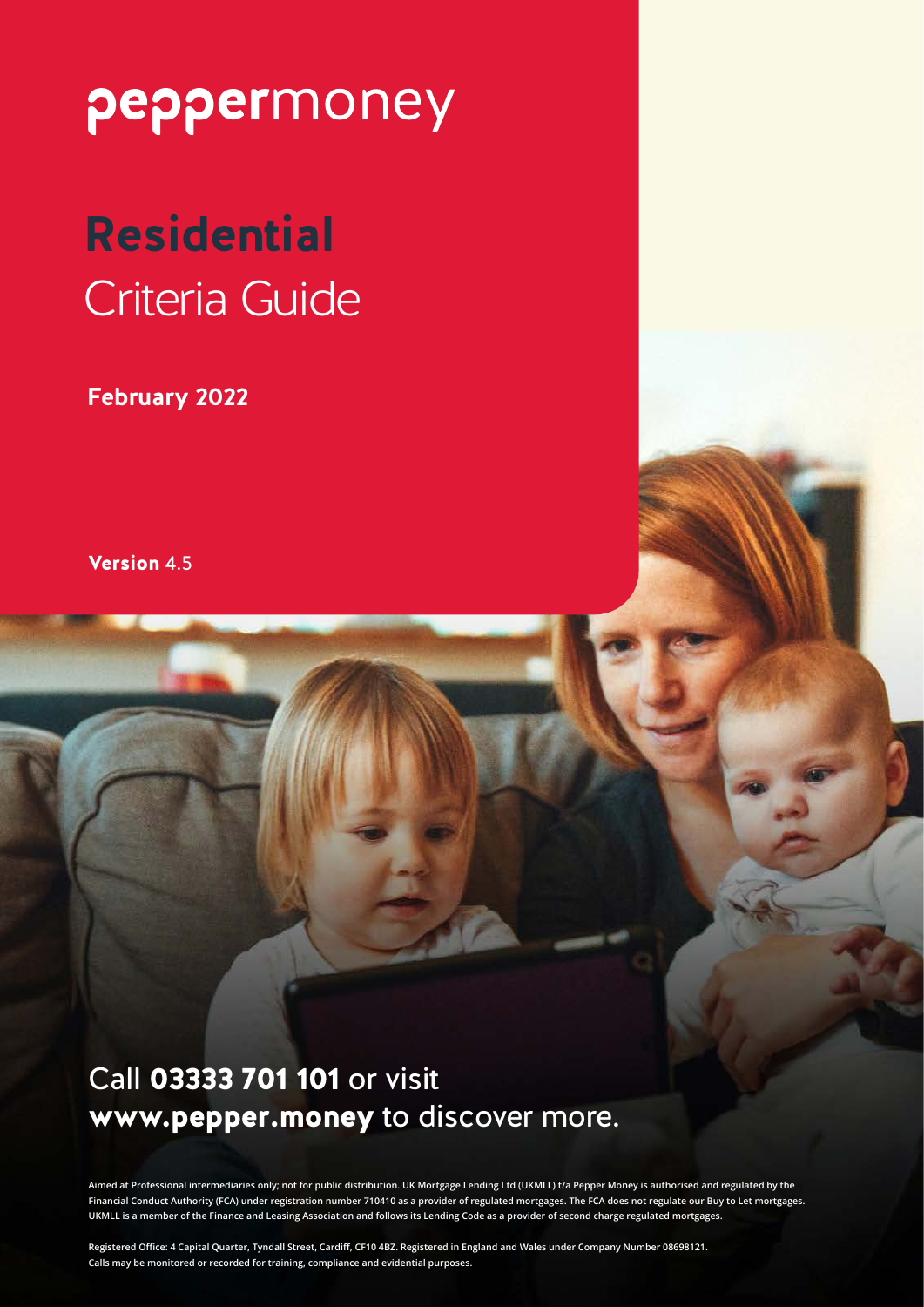# Residential Criteria Guide

**For support, please call 03333 701 101** February 2022

#### Applicant criteria

| <b>Applicant Details</b>  |                                                                                                                                                           |
|---------------------------|-----------------------------------------------------------------------------------------------------------------------------------------------------------|
| Minimum age               | 21                                                                                                                                                        |
| Maximum age               | 75 at end of term. For joint applications the age of the oldest applicant is used. The term<br>cannot extend beyond the applicant's stated retirement age |
| <b>Maximum applicants</b> | $\overline{2}$                                                                                                                                            |
| <b>Guarantors</b>         | Not accepted                                                                                                                                              |
| <b>First time buyers</b>  | Accepted                                                                                                                                                  |
| <b>Marital status</b>     | Applications from married/civil partnership applicants must be in joint names                                                                             |

| <b>Maximum Allowable Adverse</b> |                                                                                                                                                                                                                                                                                                                                                                                                                                                                                                                                                                     |
|----------------------------------|---------------------------------------------------------------------------------------------------------------------------------------------------------------------------------------------------------------------------------------------------------------------------------------------------------------------------------------------------------------------------------------------------------------------------------------------------------------------------------------------------------------------------------------------------------------------|
| <b>Defaults</b>                  | None in last 6 months<br>On Pepper 24, 18, 12 and 6 products we will ignore 2 individual defaults (per application) up<br>to and including £200.00 each where these defaults relate to utilities, communications or mail<br>order providers. On Pepper 36 products we will ignore 1 individual defaults (per application)<br>up to and including £200.00 each where these defaults relate to utilities, communications or<br>mail order providers.                                                                                                                  |
| CCJs                             | None in last 6 months                                                                                                                                                                                                                                                                                                                                                                                                                                                                                                                                               |
| <b>Mortgage/ Secured loans</b>   | Arrears status of 0 in last 6 months<br>None missed in the last 12 months                                                                                                                                                                                                                                                                                                                                                                                                                                                                                           |
| <b>Unsecured commitments</b>     | <b>Fixed Term</b> - Fixed Term Agreements - No missed payments in the last 6 months<br><b>Revolving credit</b> - Missed payments considered                                                                                                                                                                                                                                                                                                                                                                                                                         |
| <b>IVA/Bankruptcy</b>            | <b>Bankruptcy Range</b><br>Accepted when discharged more than 3 years ago<br><b>Standard Range</b><br>Accepted when discharged more than 6 years ago                                                                                                                                                                                                                                                                                                                                                                                                                |
| Pay day loans                    | Accepted where the account closed more than 12 months ago                                                                                                                                                                                                                                                                                                                                                                                                                                                                                                           |
| <b>Repossessions</b>             | Accepted where repossession occurred more than 6 years ago                                                                                                                                                                                                                                                                                                                                                                                                                                                                                                          |
| Debt management plans (DMP)      | <b>DMP Products</b><br>For active DMPs or those satisfied in the last 12 months; see selected products in our<br>residential range<br>The following criteria applies:<br>• Must have been active for a minimum of 12 months<br>. Must be able to provide proof of satisfactory payments from DMP provider<br>· If active, doesn't have to be repaid at completion<br>• For remortgages, capital raising can be considered to clear the DMP<br>• No more than 1 active DMP per application<br><b>Standard Products</b><br>• Accepted if satisfied over 12 months ago |

Please refer to the product guide for further details on each product level.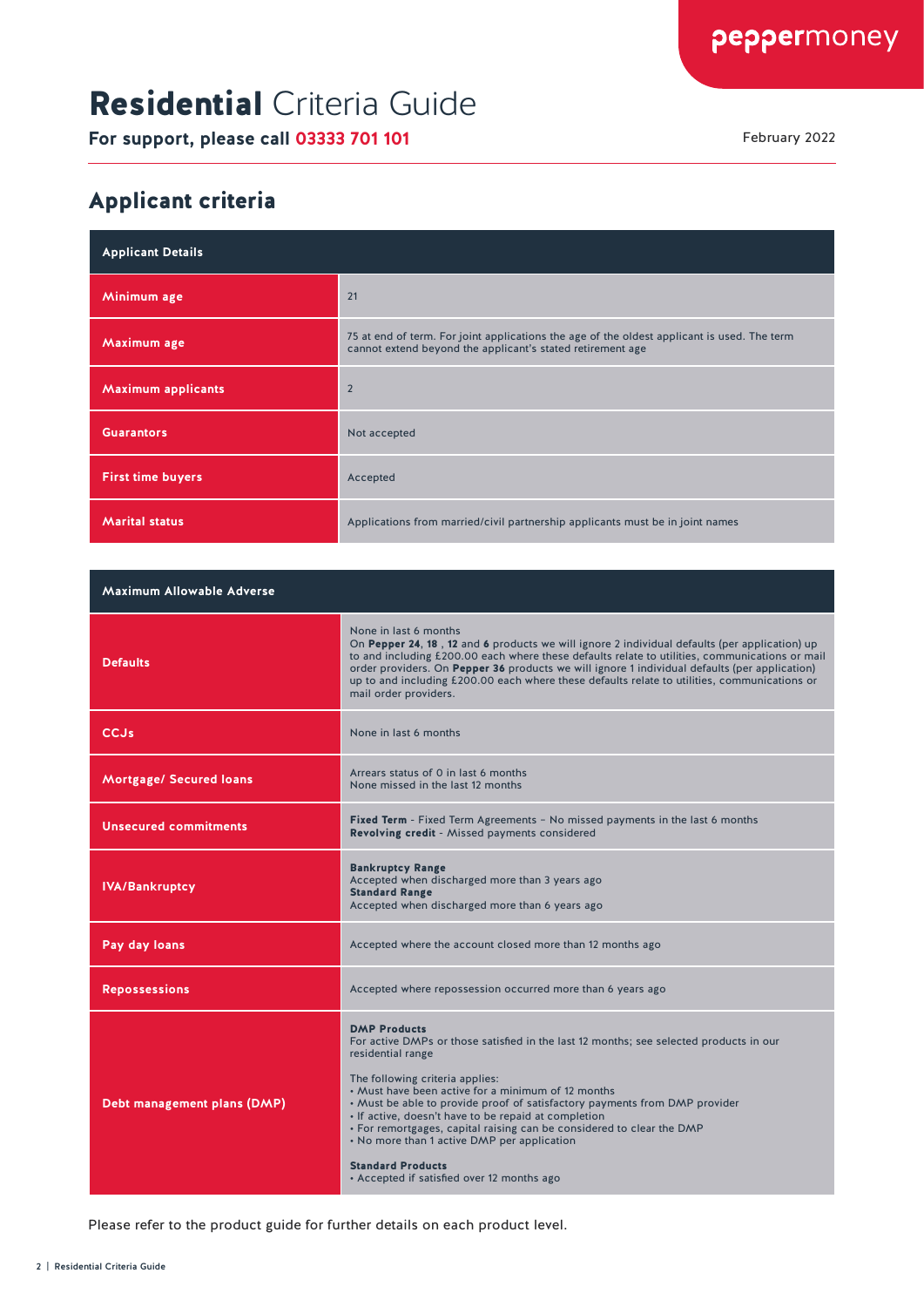# Residential Criteria Guide

**For support, please call 03333 701 101** February 2022

#### Nationality & Residency

| <b>Applicant Details</b>   |                                                                                                                                                                                                                                                                                                                                                                                                                                                                                                                                                                                                                                                                                                         |
|----------------------------|---------------------------------------------------------------------------------------------------------------------------------------------------------------------------------------------------------------------------------------------------------------------------------------------------------------------------------------------------------------------------------------------------------------------------------------------------------------------------------------------------------------------------------------------------------------------------------------------------------------------------------------------------------------------------------------------------------|
| <b>Residential status</b>  | 3 years UK residential address history required for all applicants                                                                                                                                                                                                                                                                                                                                                                                                                                                                                                                                                                                                                                      |
| <b>Visa Requirements</b>   | Accepted subject to:<br>• 3 years UK residency<br>One Applicant MUST have indefinite leave to remain. Additional applicants must have Indefinite<br>leave to remain OR Right to Reside with acceptable visa type:<br>• EU Settlement Scheme (EUSS) - Pre-Settled Status<br>• EU Settlement Scheme (EUSS) - Settled Status<br>• Leave to Remain<br>• Family Visa<br>• Skilled worker visa<br>• UK Ancestry Visa<br>• Health and Care Worker visa<br>• British National (Overseas) visa<br>• Intra company transfer visa<br>Visa's must have a minimum 12 months validity.<br>Applicants holding a Visa without indefinite right to remain will not have their income used for<br>affordability purposes. |
| <b>Diplomatic immunity</b> | Not accepted                                                                                                                                                                                                                                                                                                                                                                                                                                                                                                                                                                                                                                                                                            |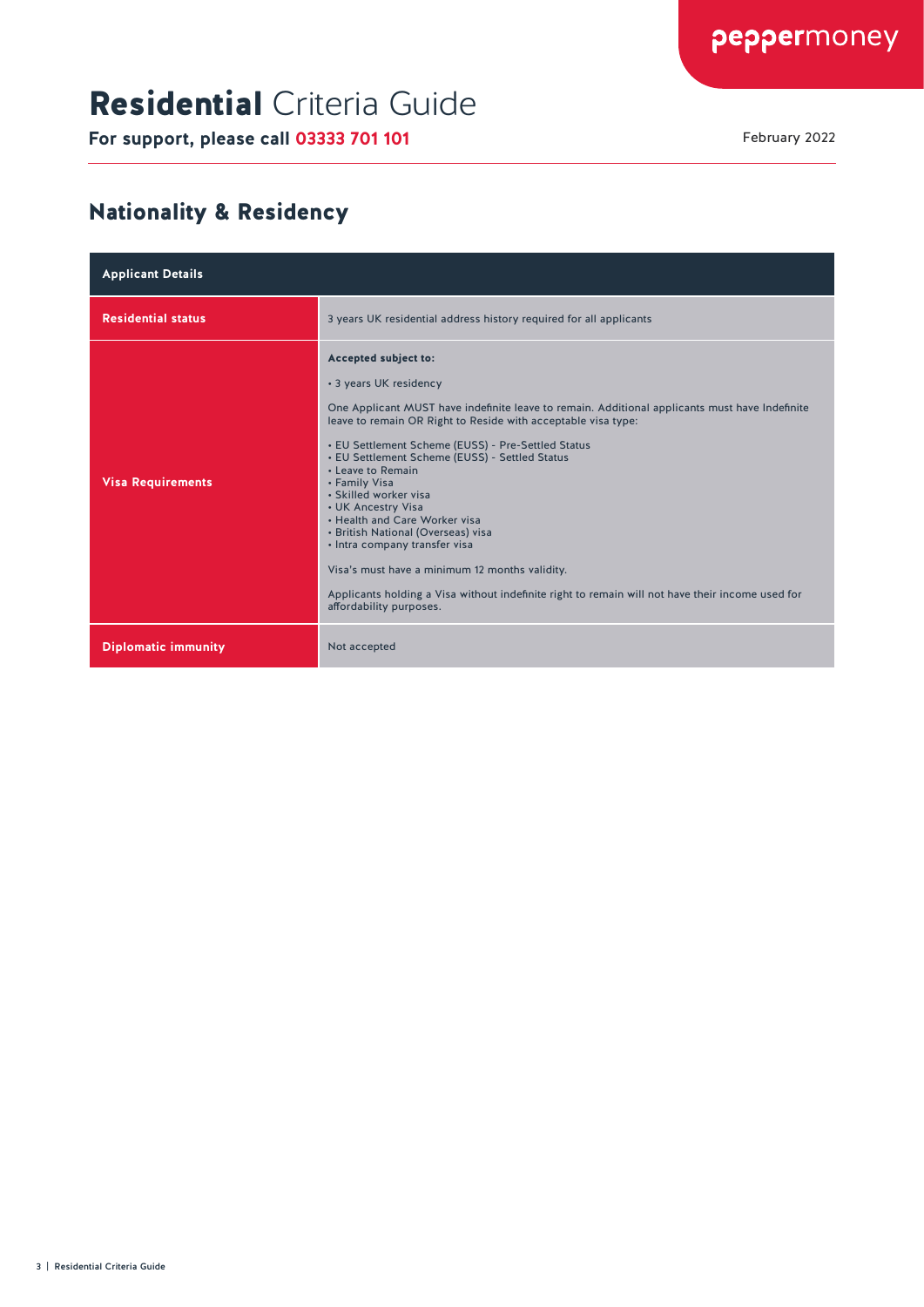# Residential Criteria Guide

**For support, please call 03333 701 101** February 2022

#### Income Criteria

| Income                                       |                                                                                                                                                                                                                                                                                                                                                                                                                                                                                                                                                                                                                                                                                                                                                                                                                                                                                         |                                                                                                                                                       |
|----------------------------------------------|-----------------------------------------------------------------------------------------------------------------------------------------------------------------------------------------------------------------------------------------------------------------------------------------------------------------------------------------------------------------------------------------------------------------------------------------------------------------------------------------------------------------------------------------------------------------------------------------------------------------------------------------------------------------------------------------------------------------------------------------------------------------------------------------------------------------------------------------------------------------------------------------|-------------------------------------------------------------------------------------------------------------------------------------------------------|
| Minimum earned income                        | £18,000 per application                                                                                                                                                                                                                                                                                                                                                                                                                                                                                                                                                                                                                                                                                                                                                                                                                                                                 |                                                                                                                                                       |
| <b>Foreign currency</b>                      | Not accepted                                                                                                                                                                                                                                                                                                                                                                                                                                                                                                                                                                                                                                                                                                                                                                                                                                                                            |                                                                                                                                                       |
|                                              |                                                                                                                                                                                                                                                                                                                                                                                                                                                                                                                                                                                                                                                                                                                                                                                                                                                                                         |                                                                                                                                                       |
| <b>Employed, Self-Employed &amp; Retired</b> |                                                                                                                                                                                                                                                                                                                                                                                                                                                                                                                                                                                                                                                                                                                                                                                                                                                                                         |                                                                                                                                                       |
| <b>Employed</b>                              | • Minimum of 3 months in current job with 6 months' continuous employment<br>• Day rate contractors accepted subject to being in a contract and able to demonstrate a<br>minimum 12 months history. Calculate the income as the lower of 12 month average day<br>rate amount or current contract day rate x 5 (days per week) x 46 (working weeks)<br>• Contract employees considered provided 12 months employment with the same<br>employer together with confirmation the contract will be renewed<br>• 3 months payslips (or 6 weeks where paid weekly)<br>• Applicants in a probationary period not accepted<br>and stable income levels<br>• Income from seasonal/temporary work not considered<br>• Directors with a shareholding of 25% or more will be underwritten as self-employed<br>Income Type<br><b>Basic salary</b><br><b>Car allowance</b><br><b>Bonus</b><br>Overtime | • Zero hour contracts acceptable if a permanent position with 2 years+ at same employer<br><b>Proportion Considered</b><br>100%<br>100%<br>50%<br>50% |
|                                              | Commission                                                                                                                                                                                                                                                                                                                                                                                                                                                                                                                                                                                                                                                                                                                                                                                                                                                                              | 100%                                                                                                                                                  |
| <b>Self-Employed: Company Director</b>       | trading period of 12 months<br>• 3 months' business account bank statements<br>. SA302s will only be accepted in addition to the full business accounts. SA302s are<br>not acceptable proof of income on their own but will be requested where the accounts<br>have been prepared by an accountant who does not appear on our list of accepted<br>qualifications. We may also request them to confirm dividends which do not appear in<br>the business accounts.<br>Additional remuneration considered where applicants own 100% of the company:<br>• Directors car allowance<br>• Directors pension contributions<br>• Use of home as an office<br>• Private health insurance<br>Where additional remuneration is to be added back, finalised accounts will be required.                                                                                                               | • 2 years' accounts required, unless only 1 year available due to trading period. Minimum                                                             |
| Self-Employed: Sole Trader/Partnership       | . 2 years' accounts required, unless only 1 year available due to trading period. Minimum<br>trading period of 12 months<br>• 3 months' business account bank statements<br>• SA302s may be requested to support company accounts                                                                                                                                                                                                                                                                                                                                                                                                                                                                                                                                                                                                                                                       |                                                                                                                                                       |
| <b>Retired</b>                               | Private pension accepted                                                                                                                                                                                                                                                                                                                                                                                                                                                                                                                                                                                                                                                                                                                                                                                                                                                                |                                                                                                                                                       |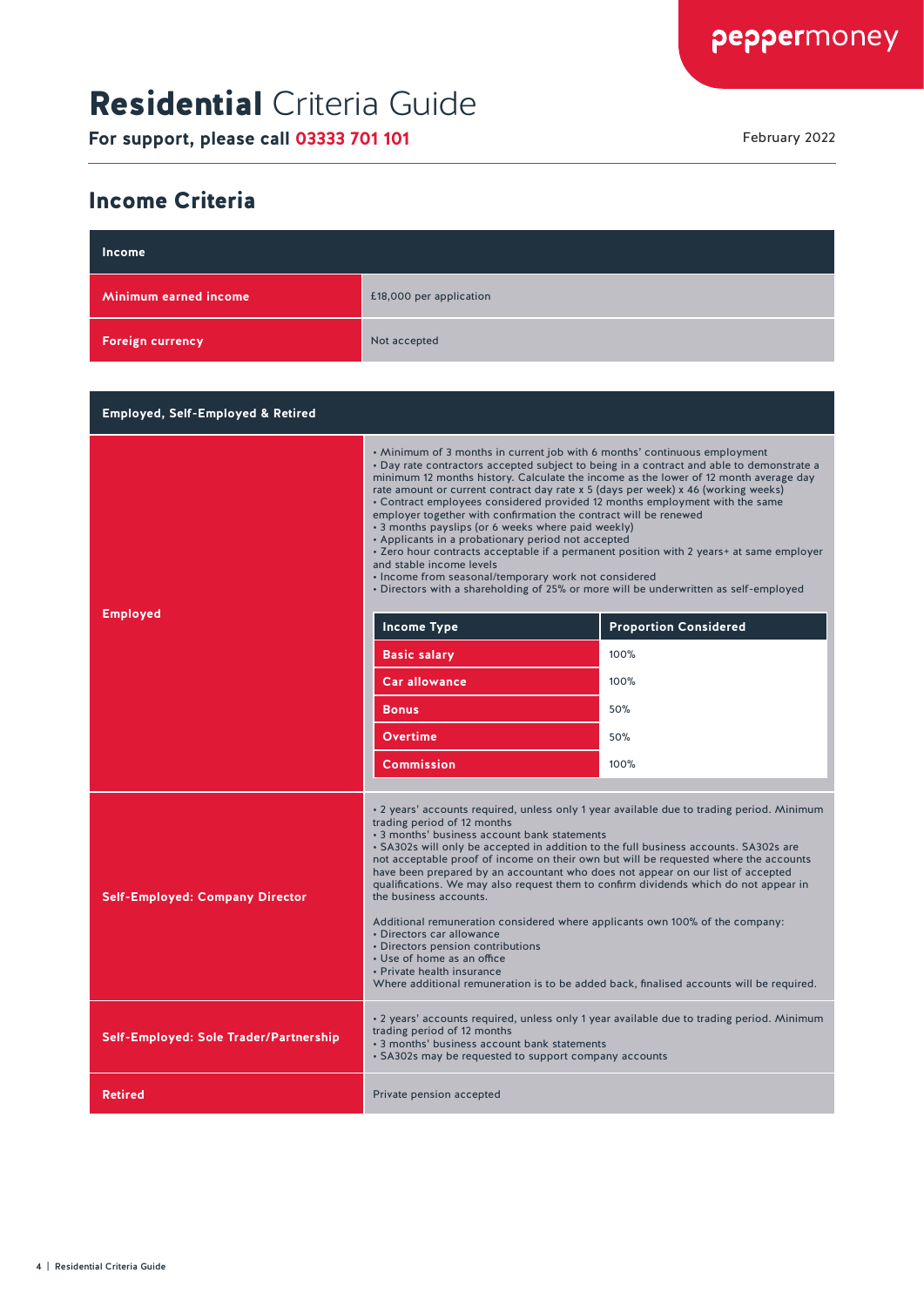# Residential Criteria Guide

| Other income sources        |                                                                                                                                                                                                                                       |
|-----------------------------|---------------------------------------------------------------------------------------------------------------------------------------------------------------------------------------------------------------------------------------|
| <b>Pension income</b>       | <b>State retirement pension (SRP)</b> - latest annual statement of pension<br><b>Private pension</b> - latest payslip from pension provider or letter from pension provider                                                           |
| Secondary/additional income | Employment/self-employment income from a maximum of 2 sources per applicant<br>considered. Benefits and maintenance may be included as additional income<br>Maintenance & benefit detail as described under "Documentation" on page 9 |
| <b>Unacceptable Income</b>  | We cannot currently accept income that is solely from UK land & property, or investment<br>income. For other unacceptable income types, please speak to us.                                                                           |

| Loan Criteria                   |                                                                                                                                                                                                                             |
|---------------------------------|-----------------------------------------------------------------------------------------------------------------------------------------------------------------------------------------------------------------------------|
| <b>Maximum LTV</b>              | • Up to £1 million available to 75% LTV<br>• Up to £750,000 available to 85% LTV                                                                                                                                            |
| <b>Maximum term</b>             | 35 years                                                                                                                                                                                                                    |
| Minimum term                    | 5 years and 1 month                                                                                                                                                                                                         |
| Minimum Ioan                    | £25,001                                                                                                                                                                                                                     |
| <b>Maximum loan</b>             | • Up to £1 million available to 75% LTV<br>• Up to £750,000 available to 85% LTV                                                                                                                                            |
| Number of mortgages with Pepper | . Maximum of 3 per applicant including any joint loans the applicants are party to<br>• Can be a mixture of Buy to Let and Residential loans                                                                                |
| <b>Remortgage applications</b>  | • Accepted where applicant has been the registered owner for the last 6 months at<br>application                                                                                                                            |
| <b>Repayment</b>                | • Capital & interest<br>. Interest only to 60% LTV, supported by an acceptable repayment strategy. This can<br>include sale of main residence where the equity in the property is suitable to downsize in<br>the local area |
| <b>Portable</b>                 | Products are not portable                                                                                                                                                                                                   |
| <b>Offer validity</b>           | 90 days                                                                                                                                                                                                                     |
| <b>Application validity</b>     | 45 days                                                                                                                                                                                                                     |
| Let to buy                      | Accepted                                                                                                                                                                                                                    |
| <b>Right to buy</b>             | Not accepted                                                                                                                                                                                                                |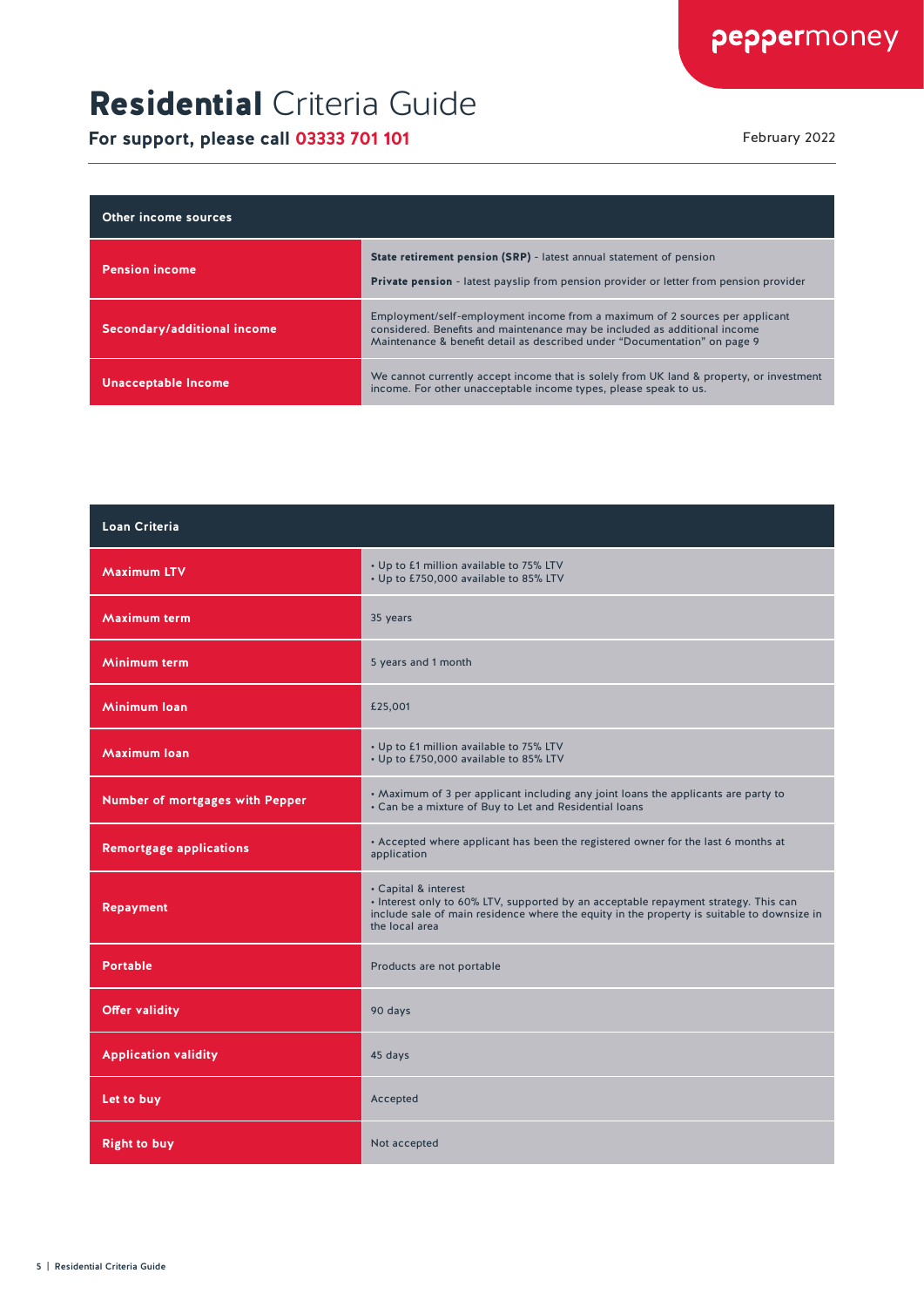# Residential Criteria Guide

**For support, please call 03333 701 101** February 2022

| <b>Deposit Criteria</b>           |                                                                                                                                                                                                    |
|-----------------------------------|----------------------------------------------------------------------------------------------------------------------------------------------------------------------------------------------------|
| <b>Evidence of deposit</b>        | Required on all purchase applications                                                                                                                                                              |
| <b>Applicants savings</b>         | Accepted                                                                                                                                                                                           |
| <b>Capital raising remortgage</b> | Accepted                                                                                                                                                                                           |
| <b>Inheritance</b>                | Accepted                                                                                                                                                                                           |
| <b>Cash gifted deposit</b>        | Gifted deposits are acceptable from the following:<br>• Parent/Step-Parent/Parent-in-Law<br>• Sibling<br>• Child/Step-Child/Son-in-Law/Daughter-in-Law<br>• Aunt/Uncle<br>• Grandparent/Grandchild |
| <b>Unacceptable sources</b>       | • Builders deposit<br>• Unsecured borrowing<br>• Vendor deposit                                                                                                                                    |

#### Property Criteria

| <b>General Criteria</b>     |                                                                                                                                                                                                           |
|-----------------------------|-----------------------------------------------------------------------------------------------------------------------------------------------------------------------------------------------------------|
| New build definition        | A property is to be considered new if it is a first sale by the builder.<br>However, properties which have not sold on physical completion will be considered on<br>an individual basis.                  |
| Minimum property value      | £70,000                                                                                                                                                                                                   |
| <b>Locations considered</b> | England, Wales & Isle of Wight                                                                                                                                                                            |
| <b>Retentions</b>           | Not offered                                                                                                                                                                                               |
| <b>Acceptable property</b>  | • Houses: Private and ex Local Authority or social housing<br>. Flats & Maisonettes: Private and ex Local Authority. For Local Authority, restrictions<br>may apply dependent on block size and location. |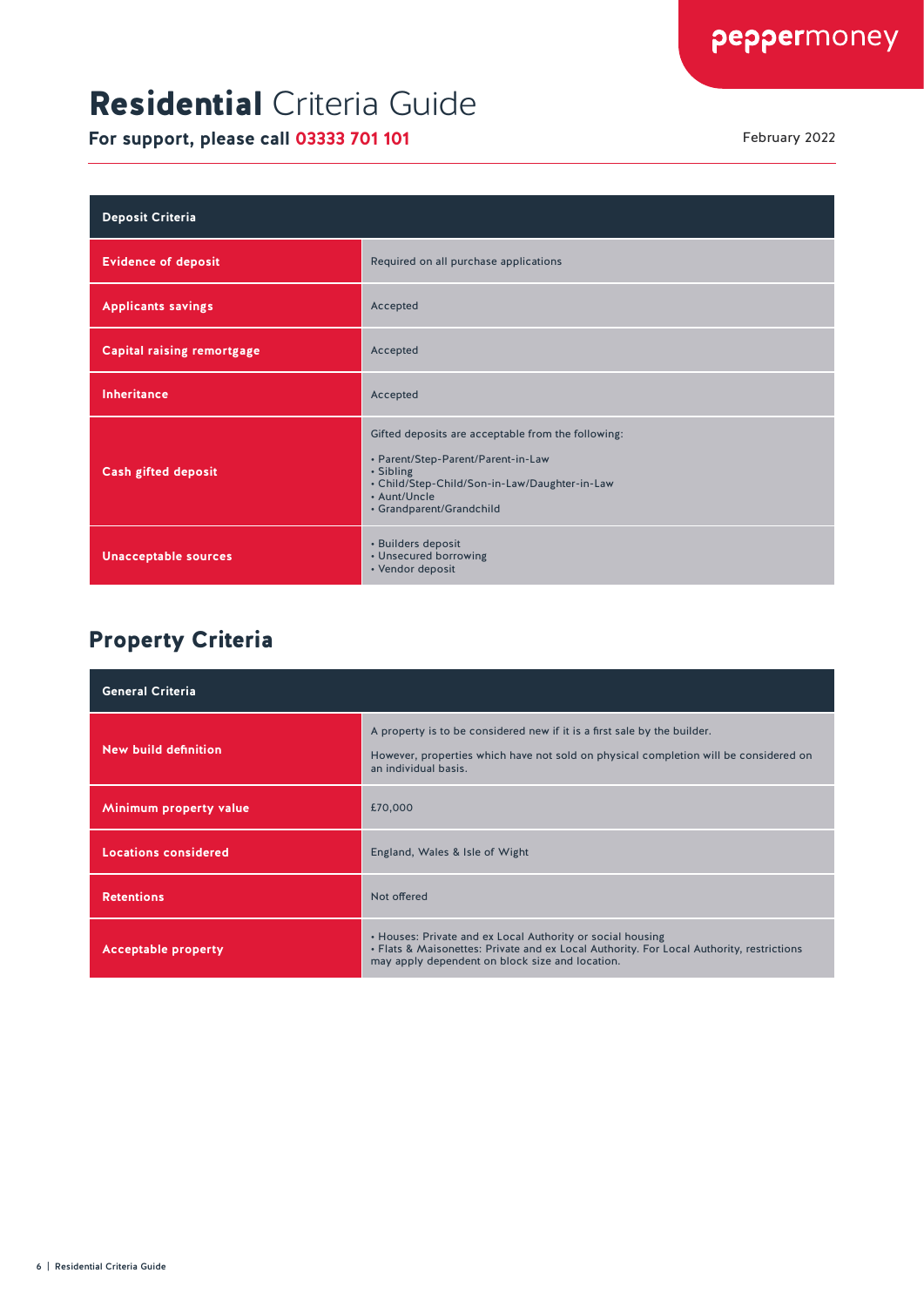# Residential Criteria Guide

| <b>Alternative Construction</b>              |                                                                                                                                                                                                                                                              |
|----------------------------------------------|--------------------------------------------------------------------------------------------------------------------------------------------------------------------------------------------------------------------------------------------------------------|
| <b>Timber framed construction</b>            | Modern timber framed properties clad with masonry are considered as acceptable.<br>Timber framed properties which are not deemed to be of a modern type clad with masonry will be<br>reviewed on an individual basis and will be considered on their merits. |
| <b>Flying freeholds</b>                      | Flying freeholds will only be considered up to 20% of the total floor area.                                                                                                                                                                                  |
| Coal mining and other forms of<br>extraction | Any properties with a coal mining or metalliferous mining entry/feature within 20m of any building<br>will not be considered.                                                                                                                                |
| <b>Electromagnetic fields</b>                | Any properties within 100m of above ground high voltage electrical supply apparatus will not be<br>considered.                                                                                                                                               |
| <b>Contaminated land</b>                     | Where there is potential for contaminated land, a pass certificate must be available from an<br>appropriate body.                                                                                                                                            |
| Japanese knotweed                            | Where a property has Japanese knotweed (or any other invasive weed) located within or<br>immediately adjacent to the site defined as category 4, 3 or 2 in RICS paper IP 27/2012 will not be<br>considered.                                                  |
| <b>Solar panels</b>                          | Properties where solar panels have been installed and are subject to a lease agreement may be<br>considered. An amendment to the lease may be required.                                                                                                      |

| Tenure            |                                                                                    |
|-------------------|------------------------------------------------------------------------------------|
| Freehold          | Houses only. No freehold flats.                                                    |
| Leasehold         | The lease must have a minimum unexpired term of 85 years at the time of completion |
| <b>Commonhold</b> | Not accepted                                                                       |

| <b>Property Reports</b>   |                                                                                                                                                                                                                                                                                                                                                                                                                                                                                                                                                                                                                                                                                                                       |
|---------------------------|-----------------------------------------------------------------------------------------------------------------------------------------------------------------------------------------------------------------------------------------------------------------------------------------------------------------------------------------------------------------------------------------------------------------------------------------------------------------------------------------------------------------------------------------------------------------------------------------------------------------------------------------------------------------------------------------------------------------------|
| <b>Structural reports</b> | Reports may be accepted from members of the following bodies:<br>• The Institution of Structural Engineers (www.istructe.org.uk)<br>• The Institution of Civil Engineers (www.ice.org.uk)<br>The report must be referred to the valuer for comment. If the report is not addressed to the<br>applicant, written confirmation must be obtained from the originator that its contents may be relied<br>upon by the applicant(s).<br>We will not lend on any property with either ongoing movement or where monitoring is required,<br>where this is identified by either the valuer, or where evident in the structural engineer's report.<br>The valuer may request additional reports from specific governing bodies. |
| <b>Specialist reports</b> | We may require specialists' reports. These most commonly will be:<br>. Timber and damp, electrical, trees, cavity wall ties;<br>. Mining report (as these are obtained by the solicitors, a special condition is imposed at offer);<br>• Any such reports should be prepared by a reputable firm and should be forwarded to us for review<br>and referral to the valuer.<br>The valuer may request additional reports from specific governing bodies.                                                                                                                                                                                                                                                                 |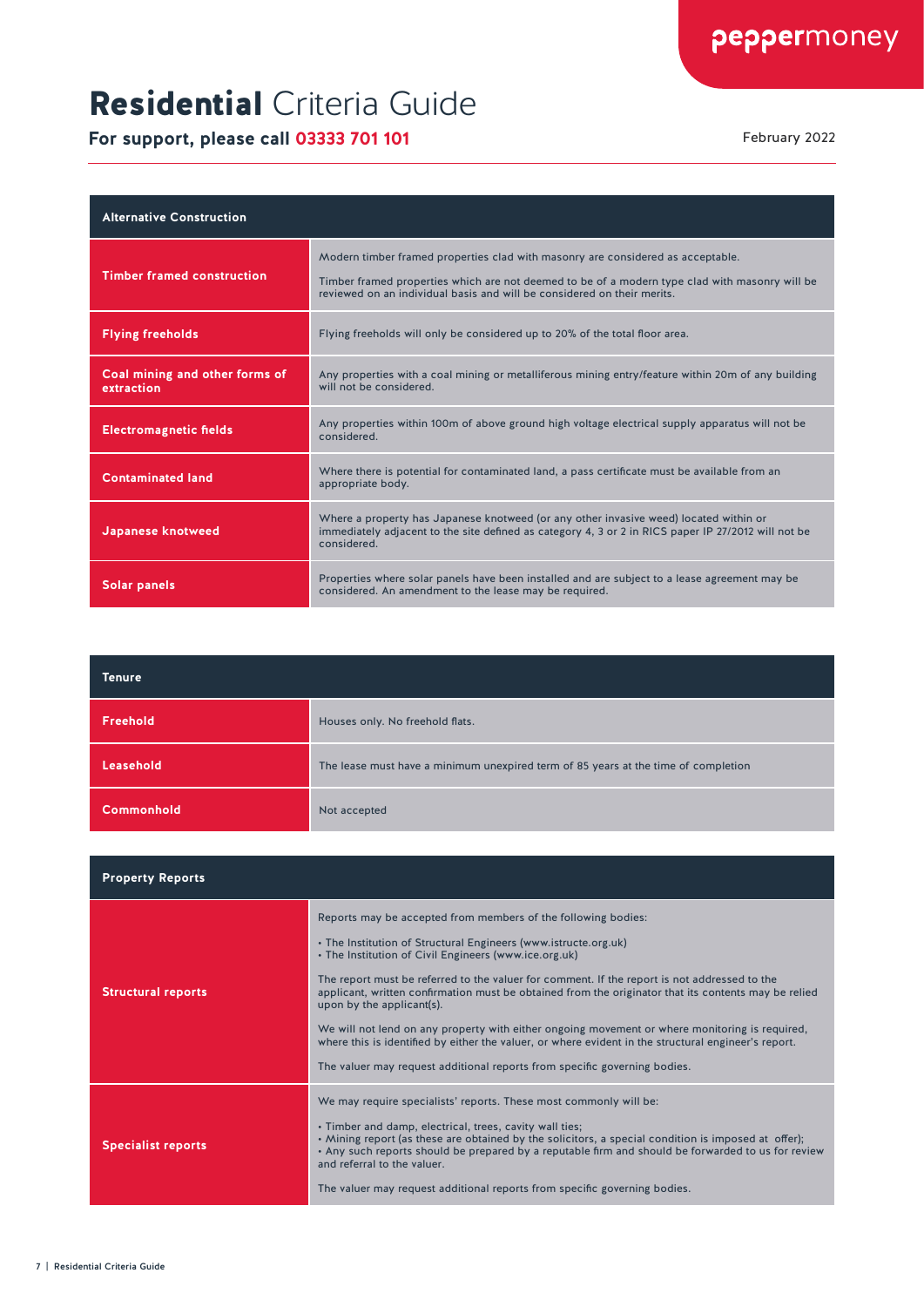# Residential Criteria Guide

| <b>Unacceptable Property</b> |                                                                                                                                                                                                                                                                      |
|------------------------------|----------------------------------------------------------------------------------------------------------------------------------------------------------------------------------------------------------------------------------------------------------------------|
|                              | • New build properties without suitable warranty                                                                                                                                                                                                                     |
|                              | • Properties suffering on-going structural movement or insurance claims                                                                                                                                                                                              |
|                              | • Grade I & grade II* listed properties                                                                                                                                                                                                                              |
|                              | • Back to back/cluster homes                                                                                                                                                                                                                                         |
|                              | • Properties located within 20m of a mine entry/feature                                                                                                                                                                                                              |
|                              | • Properties within 100m of above ground high voltage electrical supply apparatus (excluding small substations)                                                                                                                                                      |
|                              | • Properties subject to compulsory purchase orders                                                                                                                                                                                                                   |
|                              | • Large flying freeholds (greater than 20% of floor area)                                                                                                                                                                                                            |
| General                      | • Japanese knotweed located within or immediately adjacent to the site, defined as category 4, 3 or 2 in RICS<br>paper IP 27/2012                                                                                                                                    |
|                              | • Properties without an internal WC, bathroom or kitchen                                                                                                                                                                                                             |
|                              | • Properties subject to any onerous occupancy restrictions, including agricultural                                                                                                                                                                                   |
|                              | . Shared ownership/shared equity schemes (only acceptable if applicant will own 100% of the interest on<br>completion)                                                                                                                                               |
|                              | • Properties subject to enforcement notices                                                                                                                                                                                                                          |
|                              | • Crofting properties/land                                                                                                                                                                                                                                           |
|                              | • Self-build properties                                                                                                                                                                                                                                              |
|                              | • Properties with a commercial element                                                                                                                                                                                                                               |
|                              | • Non-standard construction                                                                                                                                                                                                                                          |
|                              | • New build flats/maisonettes                                                                                                                                                                                                                                        |
|                              | • Flats with a gross external floor area less than 35m2                                                                                                                                                                                                              |
| <b>Flats/Maisonettes</b>     | • Studio flats                                                                                                                                                                                                                                                       |
|                              | • Freehold flats                                                                                                                                                                                                                                                     |
|                              | • Balcony access                                                                                                                                                                                                                                                     |
|                              | • Pre-cast reinforced concrete (PRC)                                                                                                                                                                                                                                 |
|                              | • Cast-in-Situ concrete                                                                                                                                                                                                                                              |
| <b>Non-standard</b>          | • Metal framed construction                                                                                                                                                                                                                                          |
| construction                 | • Single skin                                                                                                                                                                                                                                                        |
|                              | • Large panel systems (LPS)                                                                                                                                                                                                                                          |
|                              | • Modern methods of construction (MMC)                                                                                                                                                                                                                               |
| <b>Flooding</b>              | Properties at significant risk of flooding or that cannot be suitably insured will not be considered.                                                                                                                                                                |
|                              | We are unable to consider any property with a restricted occupancy clause within the planning permission. For<br>example, it can only be occupied for a maximum of 11 months in any one year.                                                                        |
| <b>Restrictive covenants</b> | Similarly, property that can only be used for retirement or sheltered accommodation is not accepted. This is the<br>same for any property where a planning restriction (e.g. agricultural restriction) effectively limits a property's<br>appeal on the open market. |
|                              | Please note: for new builds we do consider Section 106 planning obligations.                                                                                                                                                                                         |
|                              | We are unable to consider properties within a pre-emption period.                                                                                                                                                                                                    |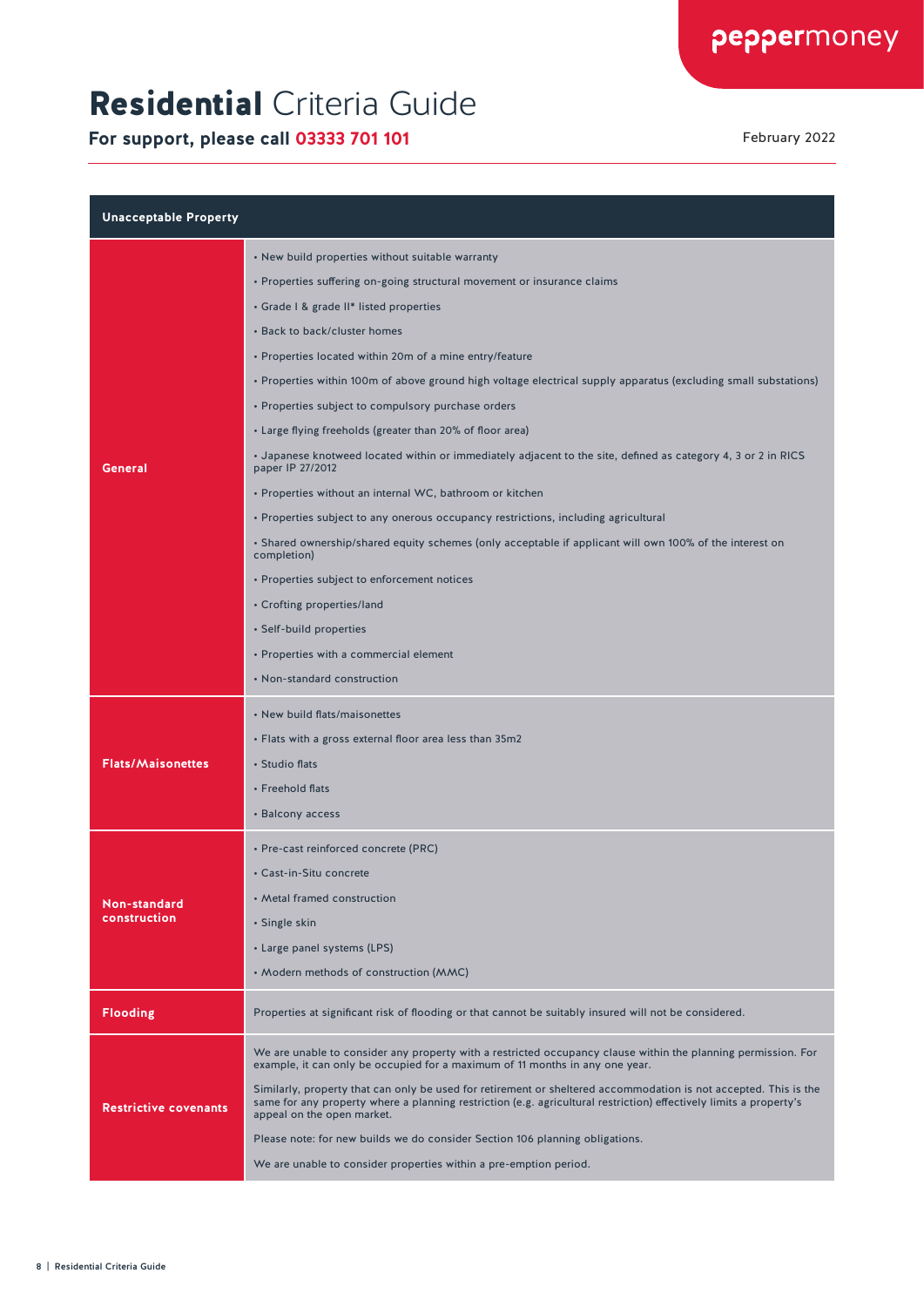# Residential Criteria Guide

**For support, please call 03333 701 101** February 2022

#### Documentation

| <b>Application Requirements</b>                     |                                                                                                                                                                                                                                                                                                                                                                                                              |                                                                                                                                                                                                                                                        |
|-----------------------------------------------------|--------------------------------------------------------------------------------------------------------------------------------------------------------------------------------------------------------------------------------------------------------------------------------------------------------------------------------------------------------------------------------------------------------------|--------------------------------------------------------------------------------------------------------------------------------------------------------------------------------------------------------------------------------------------------------|
| <b>Full mortgage application</b>                    | Original fully signed and dated declaration.<br>Signed and dated direct debit mandate.                                                                                                                                                                                                                                                                                                                       |                                                                                                                                                                                                                                                        |
| <b>Proof of deposit (purchase)</b>                  | Applicants' bank statements.<br>Interest waiver letter from donor where gifted deposit.                                                                                                                                                                                                                                                                                                                      |                                                                                                                                                                                                                                                        |
| Use of funds (remortgage with a<br>further advance) | Breakdown of use of funds, after any debts have been discharged.<br>Account details and balance of any debts to be repaid.                                                                                                                                                                                                                                                                                   |                                                                                                                                                                                                                                                        |
| <b>Proof of address &amp; identification</b>        | 1. Any 2 documents from Table 1 or<br>2. 1 document from each table                                                                                                                                                                                                                                                                                                                                          |                                                                                                                                                                                                                                                        |
|                                                     | Table 1                                                                                                                                                                                                                                                                                                                                                                                                      | Table 2                                                                                                                                                                                                                                                |
|                                                     | • Valid passport<br>• Valid photo card driving licence<br>(full or provisional)<br>• National identity card<br>· Firearms certificate or shotgun licence<br>• Identity card issued by the Electoral<br>Office for Northern Ireland                                                                                                                                                                           | • Valid (old style) full UK driving licence<br>· Recent evidence of benefit entitlement<br>• Instrument of a court appointment<br>• Current council tax demand letter or<br>statement<br>• Non internet generated bank statements<br>and utility bills |
| <b>Proof of Visa</b>                                | Visa Types Acceptable:<br>• EU Settlement Scheme (EUSS) - Pre-Settled Status<br>• EU Settlement Scheme (EUSS) - Settled Status<br>• Indefinite leave to remain<br>• Leave to Remain<br>• Family Visa<br>· Skilled worker visa<br>• UK Ancestry Visa<br>• Health and Care Worker visa<br>• British National (Overseas) visa<br>• Intra company transfer visa<br>Visa's must have a minimum 12 months validity |                                                                                                                                                                                                                                                        |
| Proof of income - employed                          | Paid monthly - Latest 3 consecutive months<br>Paid weekly - Latest 6 consecutive weeks                                                                                                                                                                                                                                                                                                                       |                                                                                                                                                                                                                                                        |
| Proof of income - self-employed                     | Sole Trader - Minimum 1 year's accounts or SA302s with 3 months' business bank statements<br>Company Director - Minimum 1 year's accounts with 3 months' business bank statements                                                                                                                                                                                                                            |                                                                                                                                                                                                                                                        |
| <b>Expenditure</b>                                  | . 3 months bank statements required for First Time Buyer, Pepper 12 or Pepper 6 Residential<br>applications<br>. 2 months bank statements required for all other Residential application types                                                                                                                                                                                                               |                                                                                                                                                                                                                                                        |